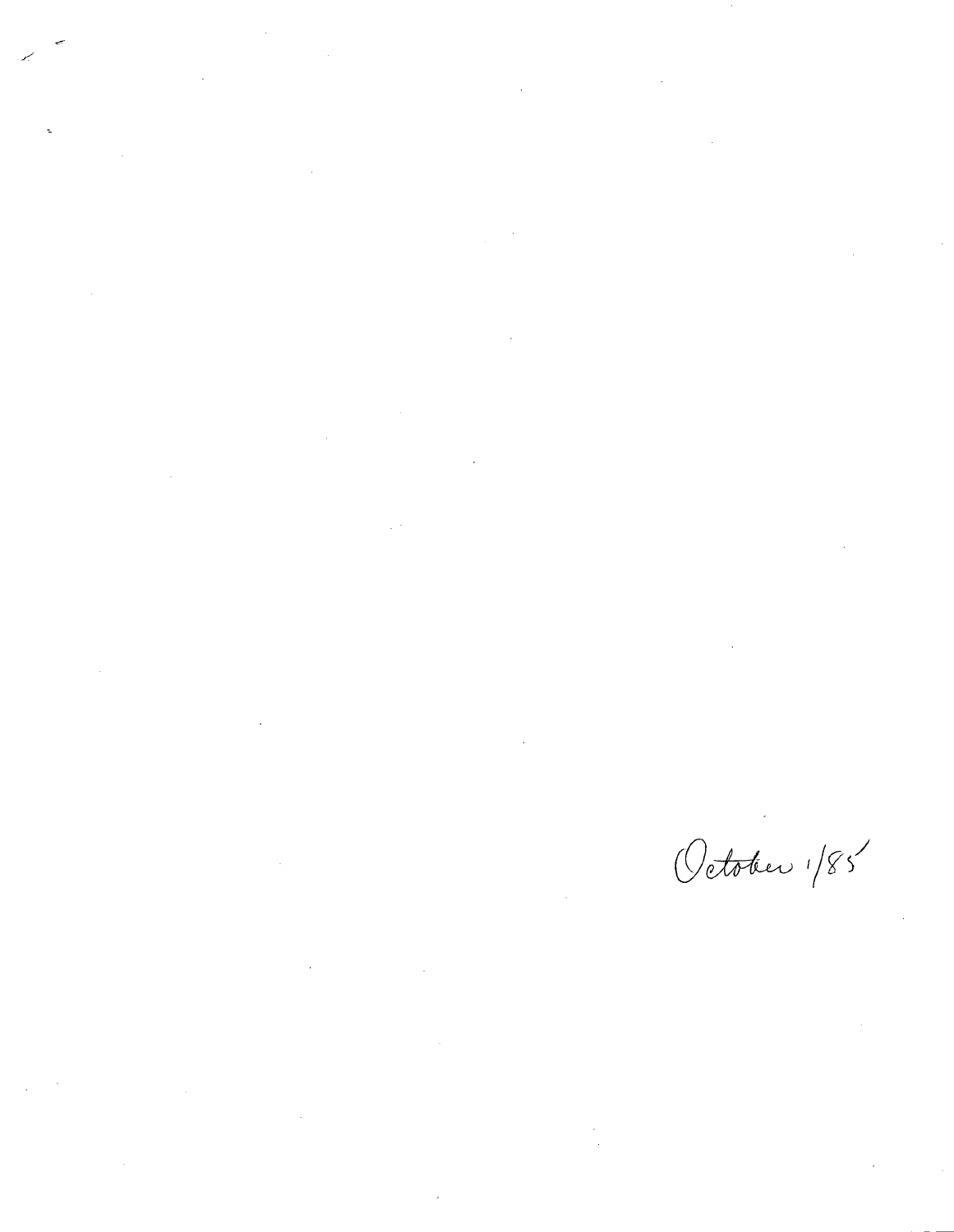The Minutes of the 85th Meeting of the Executive Committee of the Science Faculty Council held on Tuesday, October 1, 1985 at 3:30 p.m. in Room 250 Allen Building.

Present: C.C. Bigelow, Chair; N.E. Losey, J.W. Berry, P.K. Isaac, N.R. Hunter, G. Baldwin, K. Sharma, J.P. McClure, K. Mount, H.C. Williams, A. McPherson; S. Catt, Secretary; S. Johannson, J. McConnell.

Regrets: K. Stewart

- The Minutes of the 82nd meeting were APPROVED on a motion by 1. Hunter (Baldwin). The Minutes of the 83rd meeting were APPROVED on a motion by Mount (Williams). The Minutes of the 84th meeting were APPROVED on a motion by Mount (Hunter).
- Course Change Proposals  $2.$

Dr. Berry distributed a summary of proposed changes to members, and as each Department's proposals were considered he moved APPROVAL:

Statistics CARRIED (Unan.)

Applied Mathematics & Applied Mathematics/Statistics Joint Honours CARRIED (Unan.

Statistics/Actuarial and Management Sciences Joint Honours CARRIED (Unan.)

Chemistry CARRIED (Unan.)

Computer Science CARRIED (Unan.)

Earth Sciences CARRIED (Unan.)

Mathematics & Astronomy CARRIED (Unan.)

Microbiology CARRIED (Unan.)

Physics

чń

McClure proposed an amendment that "permission of the department to accept  $C+$  as a prerequisite for  $16.237$  not be treated as automatic but be handled on an individual student basis". Seconded by Baldwin and CARRIED (Unan.).

The vote on the amended main motion CARRIED (Unan.).

Zoology CARRIED (Unan.)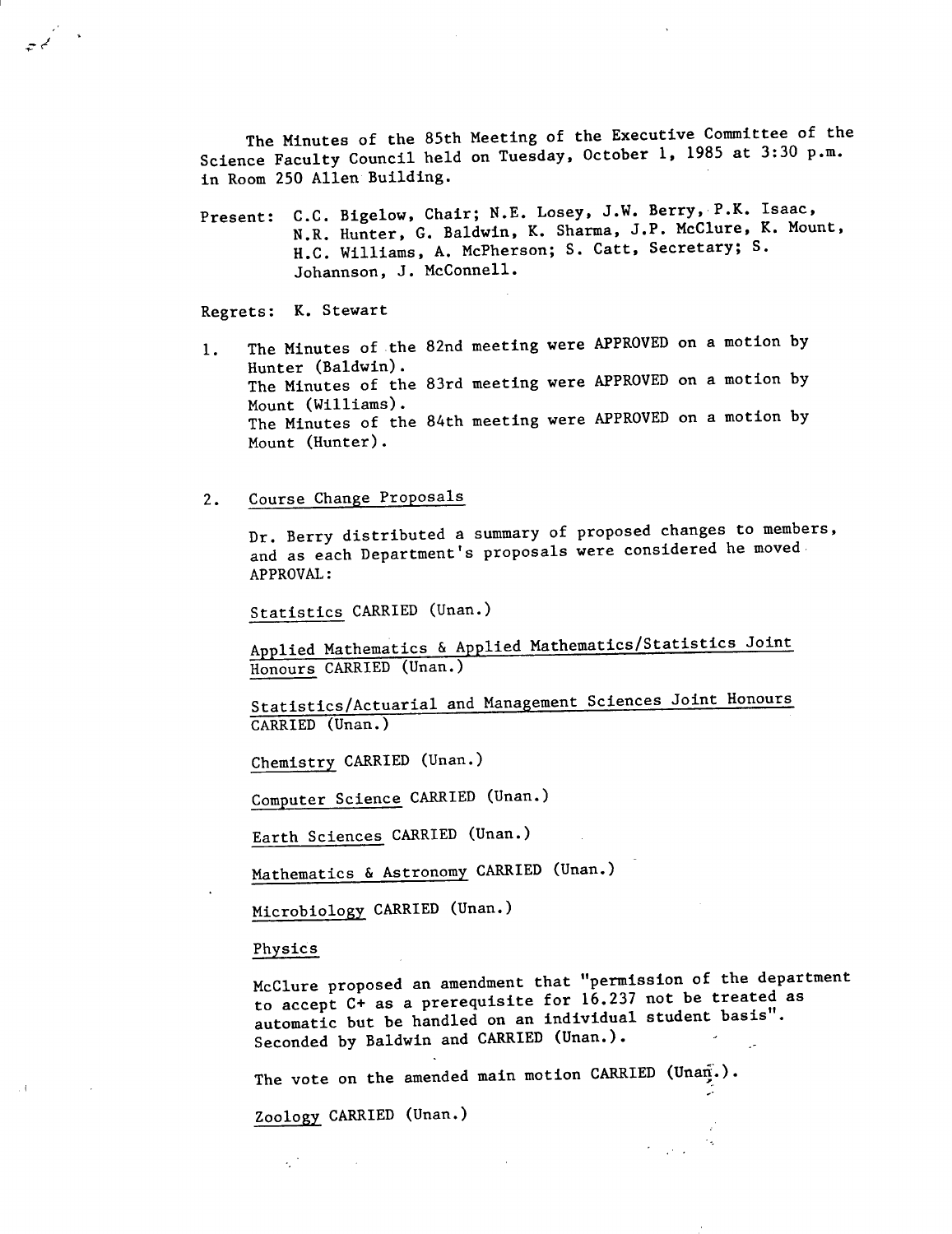Botany CARRIED (Unan.)

Botany/Zoology Joint Ecology Program CARRIED (Unan.)

Other Faculty Courses CARRIED (Unan.)

3. Admissions Report

 $\mathcal{A}^{(2)}$ 

- Dr. Berry had prepared a report in three parts,
- (a) Performance of first year students, indicating a higher
- retention rate and fewer academic suspensions; Comments on Admissions; and
- Enrolment Predictions. These were affected by the large drop in enrolment in Computer Science which had not been taken into consideration.

Dr. Losey suggested that the statistics be revised separating out Computer Science. The report will then be sent to Department Heads.

4. Naming of New Earth Sciences Building

It was moved, Isaac (Mount) that the recommendation by the Earth Sciences Department that the new building be named for Dr. Robert C. Wallace be transmitted to Faculty Council. CARRIED (Unan.)

## 5. Change of Name of Earth Sciences Department

It was moved, Williams (Hunter) that the recommendation that the name of the Earth Sciences Department be changed to Department of Geological Sciences be transmitted to Faculty Council. CARRIED (Unan.)

## 6. Need for Reports to Faculty Council from the Executive Committee and from Senate

Dr. Isaac pointed out that in almost all instances, matters discussed in the Executive Committee appeared on the Faculty Council Agenda. Reports from Senate were usually far out of date and therefore not necessarily very useful.

The Chair suggested that the Faculty Council be asked if it would be preferable to arrange to have special reports from the Executive where necessary rather than regularly scheduled ones. He would discuss with the Science Senators the matter of reports from Senate and would bring their recommendation to Faculty Council.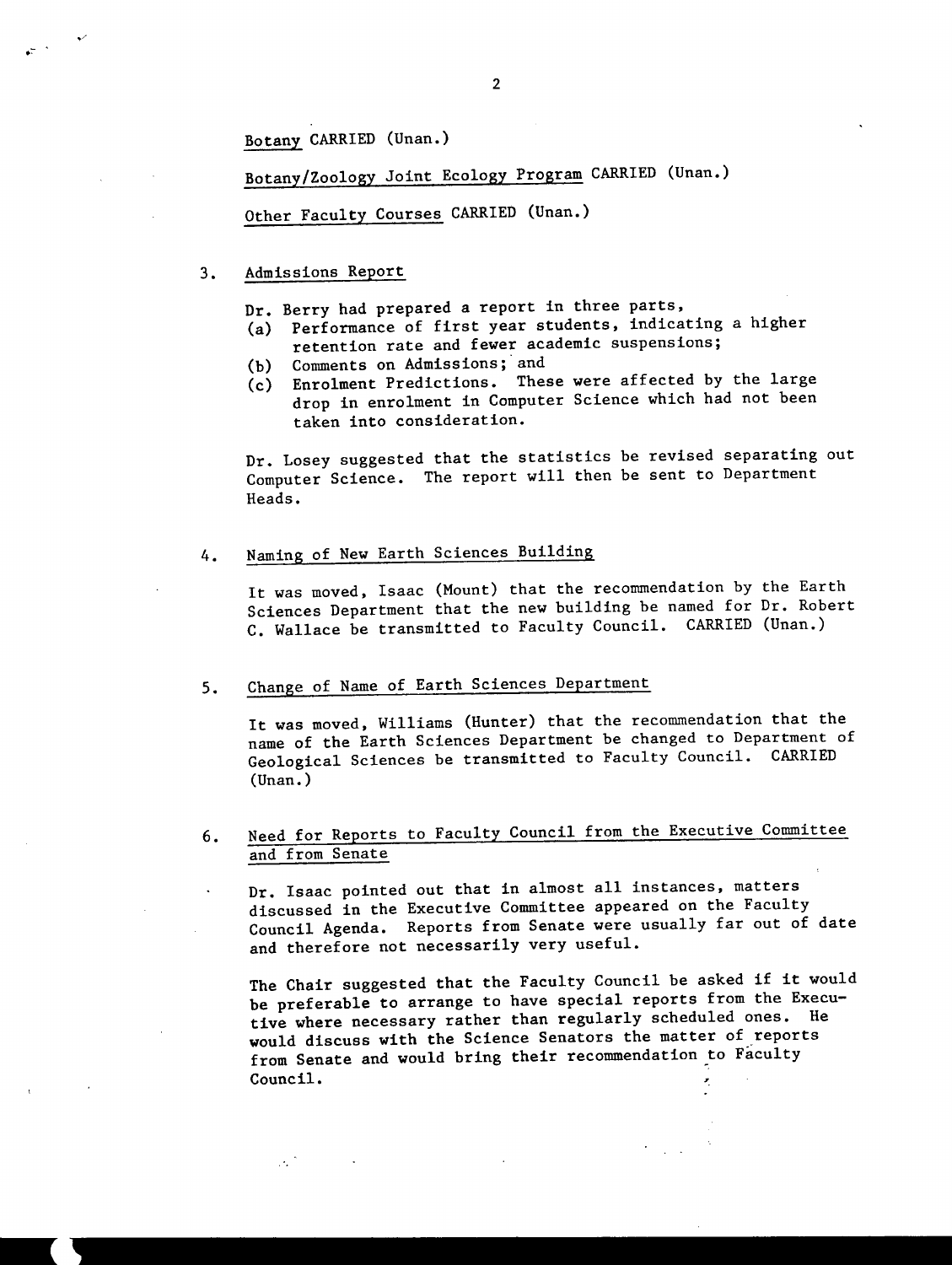## 7. Other Business

 $\mathcal{L}^{\mathcal{A}}$ 

Dr. Hunter (Baldwin) proposed a motion that

"All students registered in the Faculty of Science should be required to complete 6 hours of credit at the 100 level in a Mathematical Science (Departments 5, 6 or 13)".

Dr. Losey inquired whether the motion meant before graduation, Dr. Hunter specified first year, on the grounds that many students found at the end of two years they could go no further in Chemistry because they lacked mathematics courses and at that point were unlikely to pick a course up. Dr. Berry felt there might be technical reasons why students in some programs couldn't do this, and Dr. Baldwin said that pre-Medical and pre-Dental students in particular would not be able to complete other courses required in first year if they also had to take a mathematics course.

Dr. Berry (Losey) moved that the proposal be referred to the Committee on Student Standing for study. CARRIED (one opposed)

7

There being no further business the meeting adjourned at 4:25 p.m.